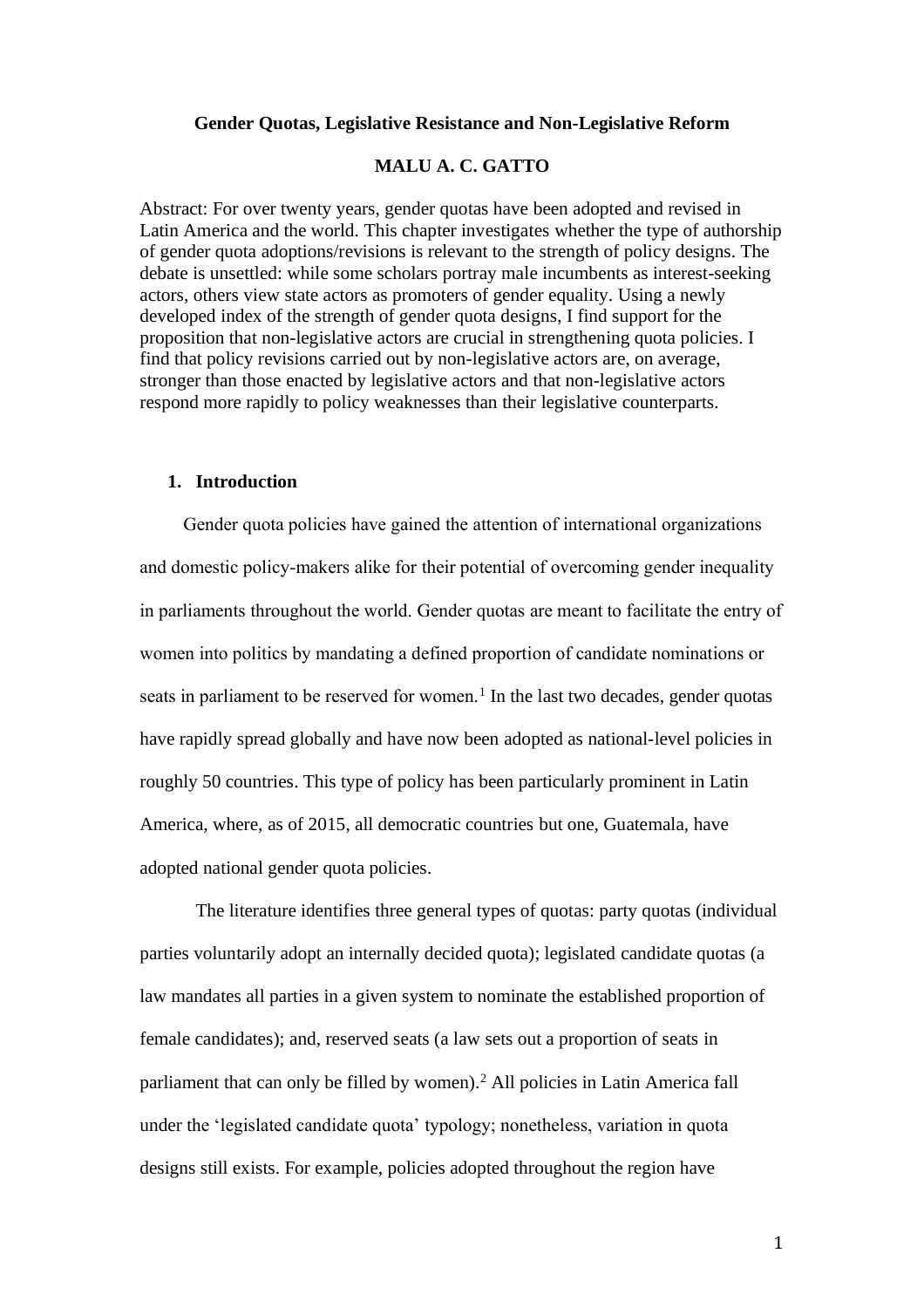established quota requirements that range from 15 to 50 per cent. Furthermore, some policies adopted have included electoral sanctions for non-compliance, while others have been enforced through financial sanctions and many have not established sanctions at all.

As a type of affirmative action policy for women, gender quotas have the potential to intervene in the candidate recruitment process (otherwise exerted according to party discretion) and limit the space for male candidates – the vast majority of political incumbents and party leaders. Despite this, gender quotas adoptions have overwhelmingly taken place inside male-dominated congressional rooms. This pattern seems to defy long-standing assumptions of the rationality of career-driven politicians. According to this view, legislators would act to protect their seats by minimizing external competition – and not by adopting a policy that does the opposite: encourage the recruitment of candidates outside the existing pool.

The literature has generally tackled this puzzle in one of two ways: some scholars have posed that legislators are indeed self-motivated and, for this reason, adopt quotas as 'empty' gestures of their commitment to gender equality but purposefully design policies that lack the provisions necessary to enact real changes. Others have viewed the role of incumbents more favorably and argued that state actors can be active supporters of women's political representation and activists of change. 3 In the current chapter, I contribute to this debate by analyzing the strength of gender quota designs vis-à-vis their origins. I judge the strength of gender quota policies not by their effective results, but by the provisions included in their designs. In assessing the origins of policies, I differentiating between processes enacted by *legislative* actors (e.g., electoral changes, encompassing constitutional reforms) and those carried out by *non*-legislative actors (e.g., executive decrees, judicial decisions).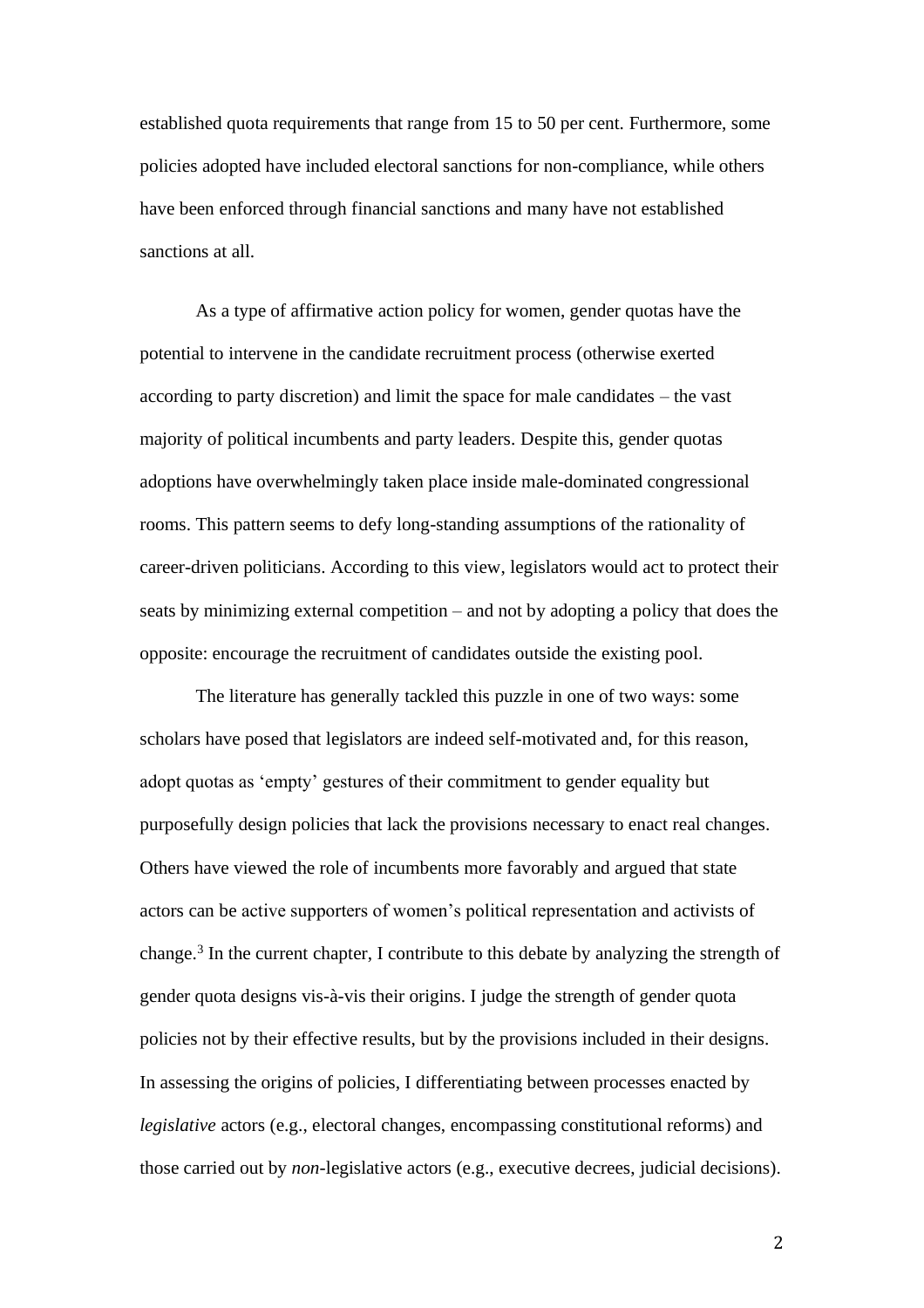I hypothesize that because gender quotas go against the interests of legislative actors, strong gender quota designs are more likely to result from non-legislative processes.

I explore this theoretical proposition by coding and empirically analyzing gender quota policies, as originally introduced or subsequently modified by legislative or non-legislative processes. Using data from 40 instances of gender quota policy adoptions and revisions in Latin America, I show that non-legislative actors are responsible for strengthening crucial components of gender quota designs and that their intervention also considerably speeds up the process of design strengthening. For relying on descriptive statistics, the current chapter does not seek to exhaustively test the hypothesis posed, but, instead, to uncover previously hidden patterns in gender quota-related policy-making and highlight important questions on quota policy designs that remain largely unanswered. To the best of my knowledge, this is the first attempt to systematically and comparatively categorize specific provisions of gender quota policies as they pertain to the type of decision-making process that originated them. Throughout the chapter, the terms 'gender quota', 'quota', and 'quota policies' are used interchangeably.

I divide the chapter as follows: first, I briefly review the literature on gender quota adoption and strengthening. Subsequently, I describe the data used, a dataset that includes all cases of gender quota adoptions (and revisions) in Latin America. 4 In the third section, I employ this dataset to analyze the association between the strength of gender quota designs and the type of process through which policies are originated. In conclusion, I summarize my findings and suggest potential areas for further study.

# **2. Gender Quota Adoption and Strengthening**

Scholars generally identify three main forces behind the promotion, adoption, and strengthening of gender quotas worldwide: international organizations, transnational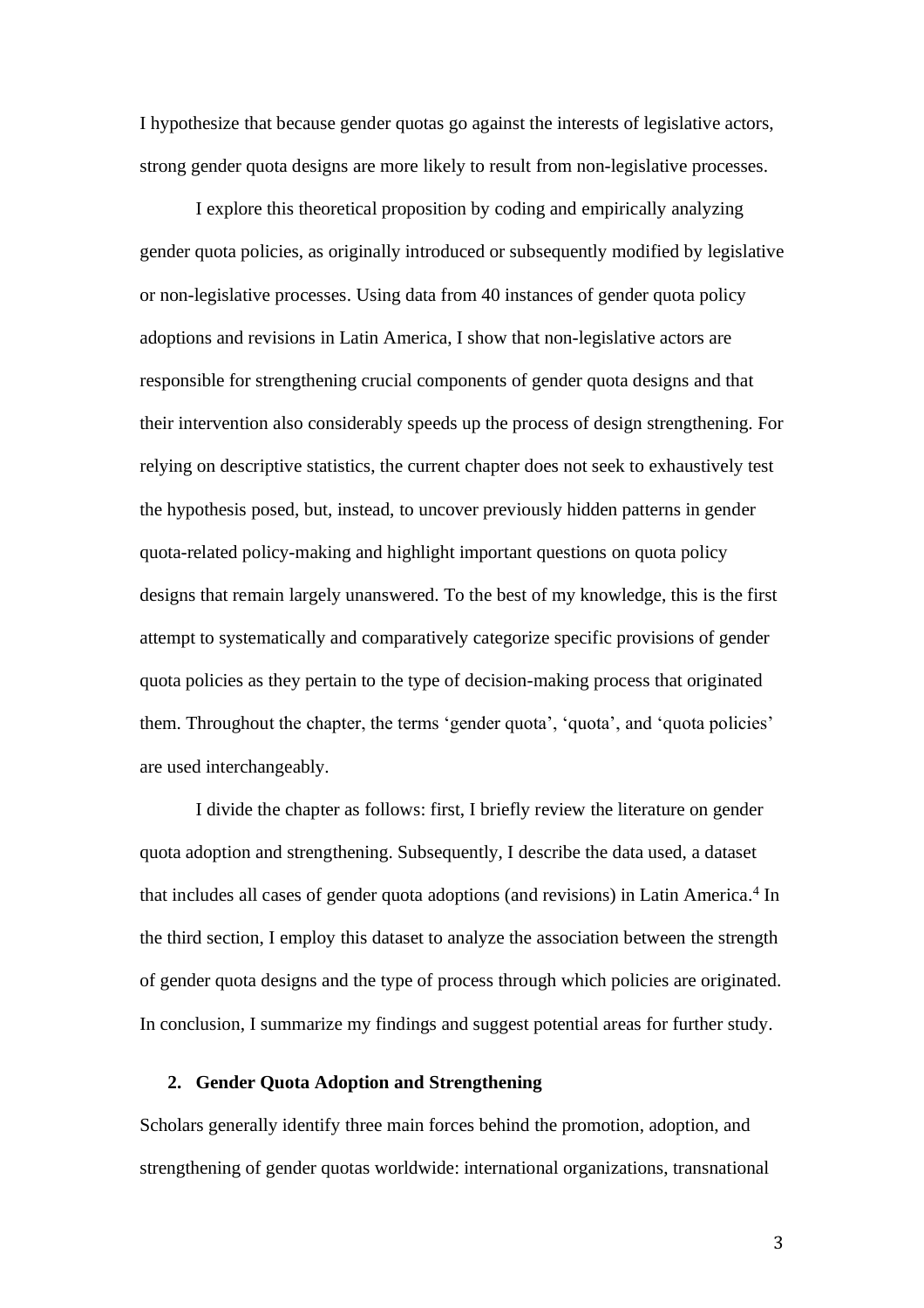diffusion and learning, and the efforts of women's groups, female legislators and party leaders.<sup>5</sup> Most studies agree that the growing popularity of gender quotas is, at least in part, a consequence of international norms and transnational values that emphasize the agenda of gender equality. Studies on gender quotas often claim that international conferences and recommendations such as the Convention for the Elimination of All Forms of Discrimination Against Women (CEDAW) from 1979 and the Beijing Platform for Action (PfA) from 1995, as well as the creation of UN Women in 2010, have all contributed to the popularity and spread of quotas throughout the world.

Similarly, transnational diffusion and learning have also been associated with processes of gender quota adoption and strengthening. This approach suggests that countries learn from each others' policy experiences, prompting policy imitation. In such explanations, policy strengthening results from countries' and policy-makers' engagement in information-sharing on quota provisions/design and observations of what types of policy provisions make quotas more or less effective in achieving their stated goals (i.e., increasing women's political representation).

Women's organizations are also often mentioned as the driving force behind the adoption of gender quotas as well as their subsequent strengthening revisions. Proponents of this view emphasize the importance of women's movements and argue that male-dominated elites do not push for gender quotas unless there is prior women's mobilization that presses for such policy. The proportions of women in parliament and party leadership have also been positively associated with the likelihood of a party to support gender quotas and lobby for stronger gender quota designs.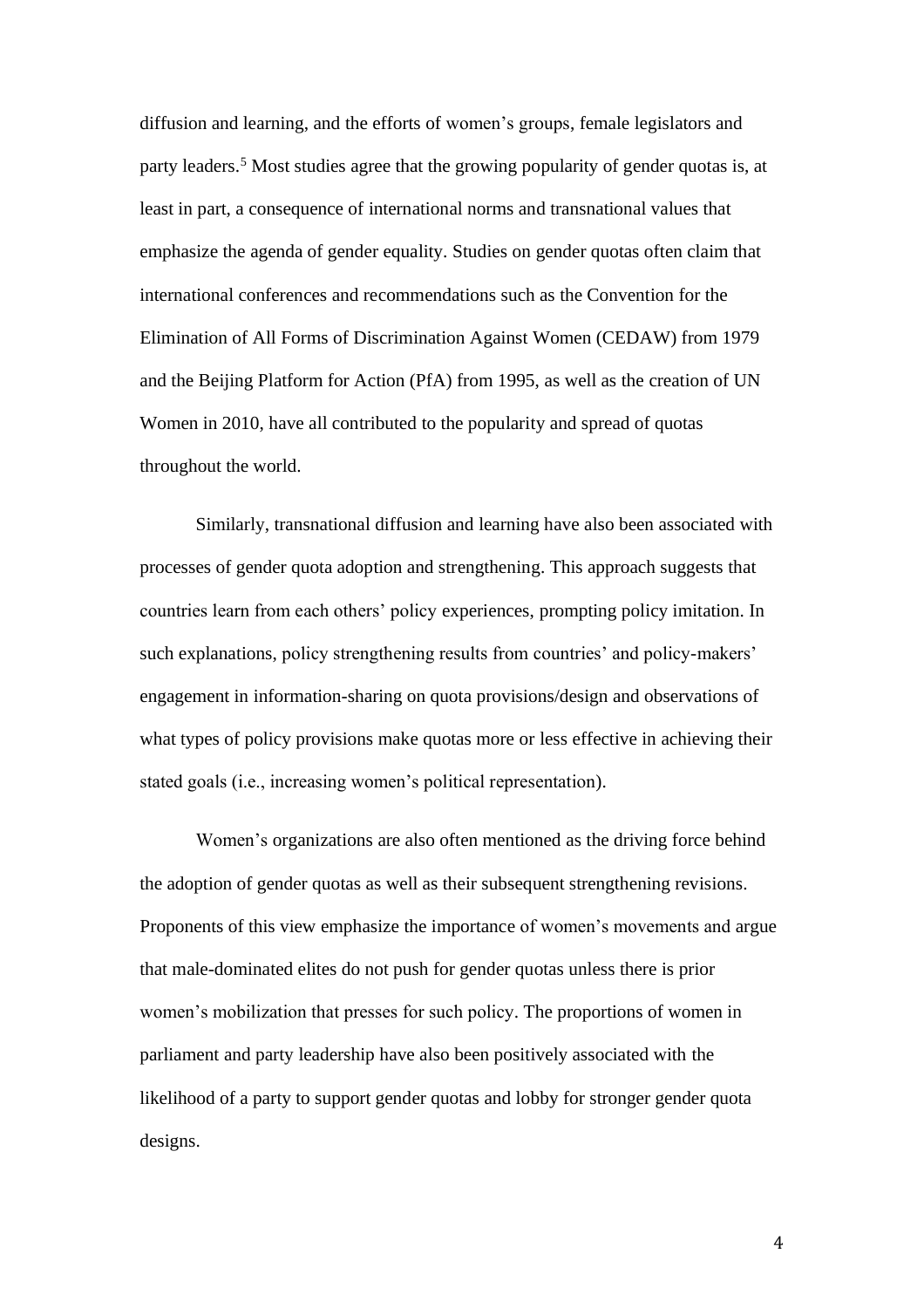Much less has been said about the factors that have the potential of negatively impacting the strength of quota designs. For instance, although many authors identify male legislators' resistance to gender quota adoption and/or policy-strengthening, few scholars focus on theorizing and empirically studying such resistance. The latter group generally poses that legislators act to minimize the impact of gender quotas on promoting change in elite renovation. To them, the actions of male incumbents represent empty gestures that do not produce strong or effective quotas. Gender quota policies, however, need not be adopted or revised by the very actors that are impacted by them: non-legislative actors may also intervene in processes of gender quota adoptions and strengthening. Baldez has been one of the few authors to place courts at the center of explanations on quota policy developments. According to her, judicial actors play a crucial role in legitimizing quota laws, given that the passing of gender quota legislation often prompts those resisting their adoption to challenge them constitutionally. Courts' willingness to assure the compliance of gender quotas and rule against non-compliance has also been described as important in effectively strengthening gender quota provisions. Furthermore, the role of executives in drafting gender quota-related legislation, providing guidance and resources to legislators supporting gender quotas, and enacting executive decrees to address policy design weaknesses has also been noted.<sup>6</sup>

Although the roles of international organizations, diffusion, and female actors within and outside of government have been vastly documented, much less attention has been dedicated to studying whether the type of decision-making process that lead to gender quota adoption/revision matters for policy design. To provide insights into this matter, the current chapter disaggregates the design of gender quota policies by provisions and type of origin.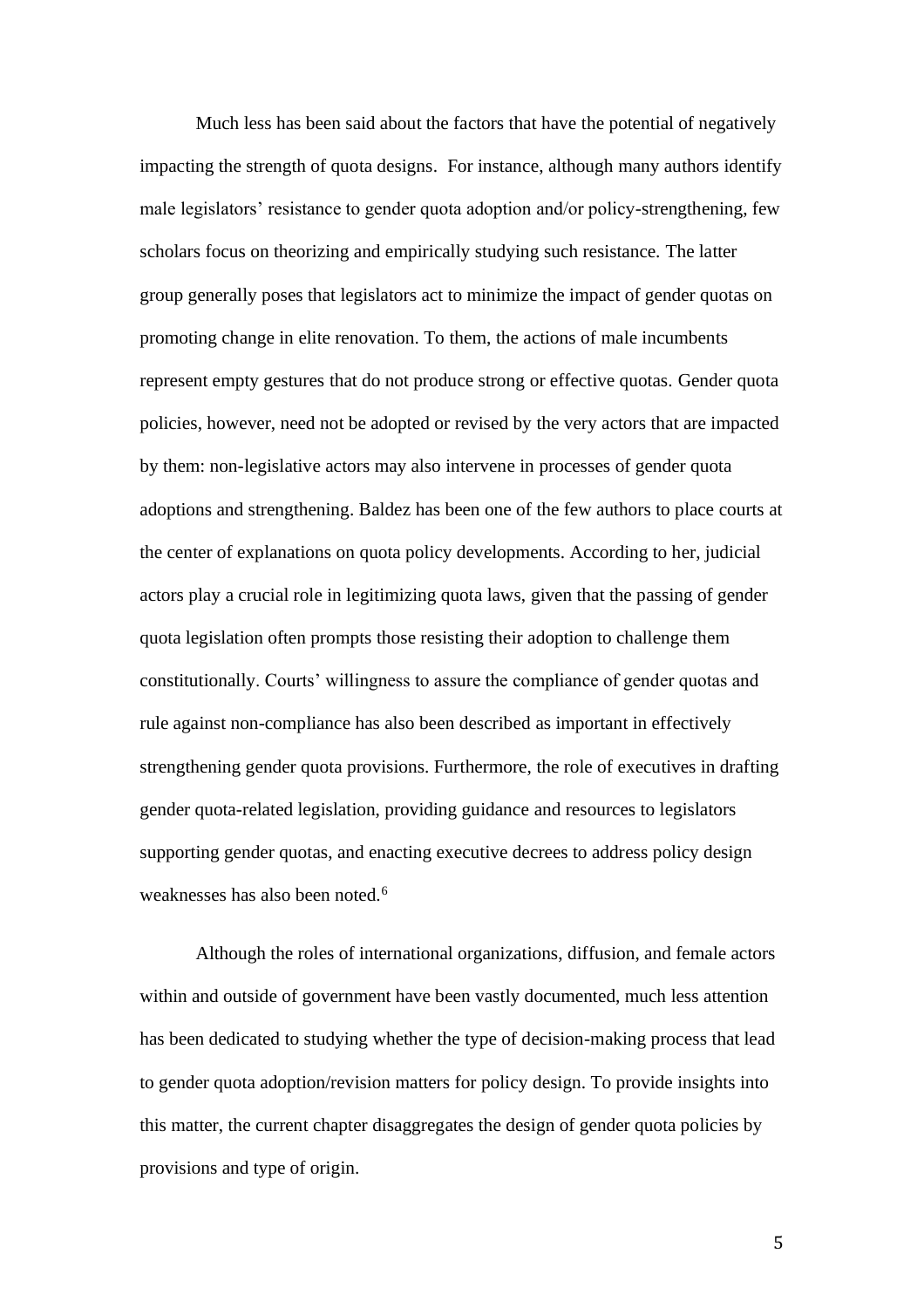## **2.Data**

One of the main challenges in carrying out this study is that it requires a measure of gender quota strength. Because I am interested in variation within cases for which gender quotas are in place, I use the index I developed to measure the strength of gender quota designs. The Index of Gender Quota Strength (IGQS) is composed of the different types of provisions identified in the literature as responsible for strengthening or weakening a gender quota policy.

Systematically comparing the strength of gender quota designs, however, is not an easy task. Many authors have contributed to the development of nuanced measures of gender quotas by suggesting frameworks that consider different policy provisions. Schwindt-Bayer, for instance, operationalizes quota strength by employing three characteristics of gender quota designs as separate independent variables, namely, 'quota size' (proportion of nominations reserved for women), 'placement mandate' (presence of mandate that establishes that female candidates should be placed in 'electable' positions), and 'enforcement mechanism'.<sup>7</sup> Krook complements this package and argues that, when analyzing the effectiveness of gender quota policies, the aspects to investigate should be: ambiguity (whether language of the legislation is clear); requirements (size of quota demand); presence of sanctions for non-compliance; and, finally, 'perceived legitimacy' (presence of economic or political sanctions for non-compliance).<sup>8</sup> Meanwhile, Jones categorizes gender quotas as 'well-designed' or 'poorly-designed' (i.e., 'lax'). According to him, 'lax' refer to policies with loopholes that essentially nullify or substantially diminish the application of gender quotas in practice. Aspects which render a design 'lax' include provisions that allow gender quotas to be avoided in cases in which primaries are conducted.<sup>9</sup> I consider all of these discussions in the development of my indicator.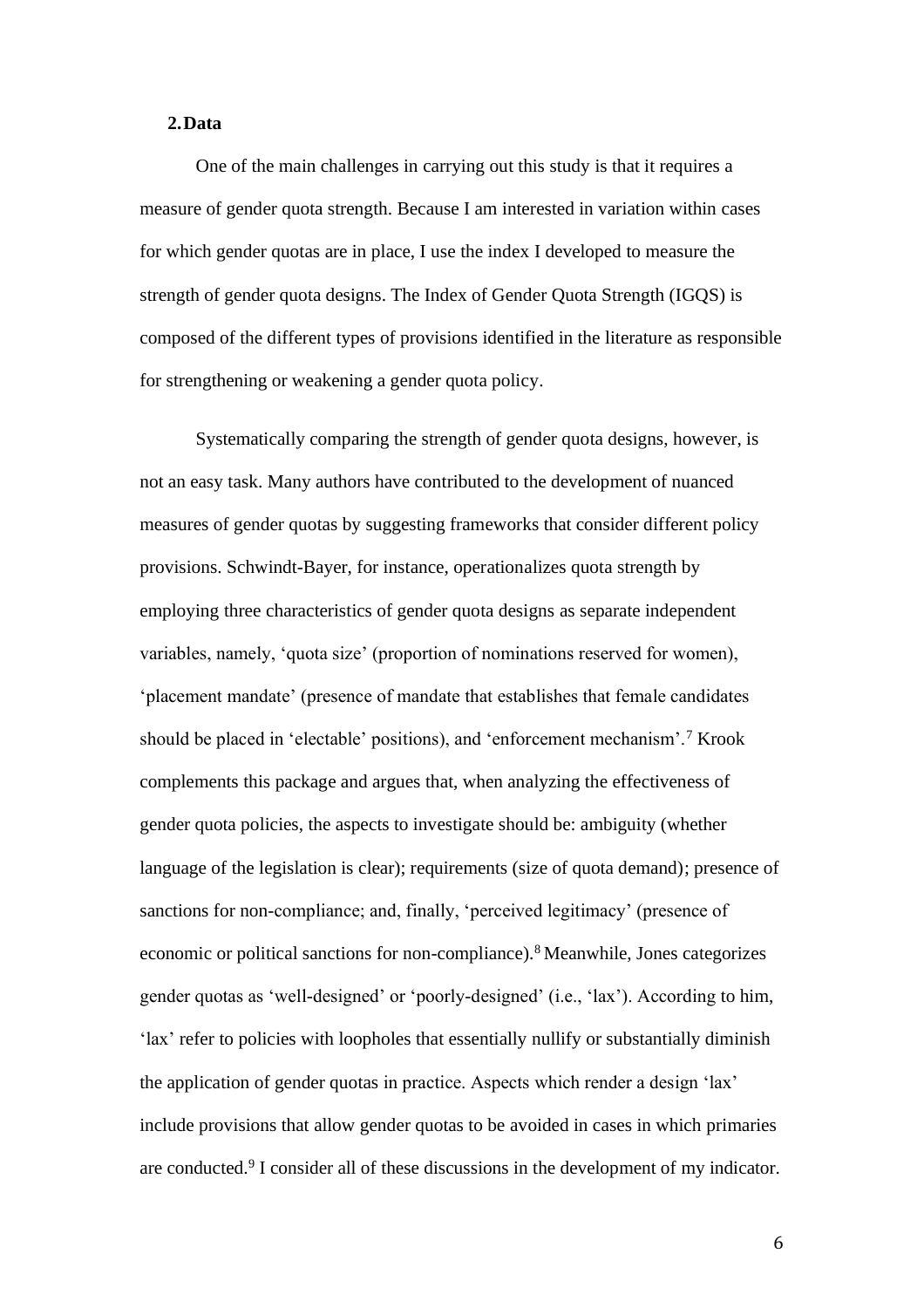In sum, from the types of provisions identified in the existing literature, I extract five dimensions that contribute to the strength of gender quota designs, namely: 1) size requirements; 2) placement mandates (i.e., ranking systems); 3) compliance mechanisms (i.e., sanctions) ; 4) office applicability, and 5) obstacles to implementation. For each dimension I create ordinal-level variables that range from 0 to 4, with 0 representing 'no quota/lack of provision' and values 1 through 4 representing different gradations of provision strength from lowest (1) to highest (4). For example, on the scale of 'size requirements' a value of 1 refers to a quota between 20 and 29 per cent while a value of 4 refers to a quota of 50 percent. The IGQS compounds the scores of all five dimensions into a 21-point interval scale (in which 0 signifies the lack of a quota, 1 signifies the weakest and 21 the strongest gender quota designs).<sup>1</sup> It is worth noting that I do not distinguish between parity regimes and quota laws, apart from issuing them different values on the parameter measuring 'size requirements'. Although I recognize the debate surrounding the philosophical differences between gender quota laws and parity regimes, I still treat them equally. The reasoning for this is simple: for the current work, gender quotas represent a type of policy with the potential of breaking the monopoly of political parties in candidateselection processes and displacing established elites to make room for political outsiders. Parity laws have the potential of prompting similar results.

For the task at hand, I also code the origins of gender quota policies, a process that is not clear-cut. Often, more than one type of actor is involved in the process of policy elaboration. Nonetheless, for the sake of empirical analysis, my coding assigns the origin/authorship of a given policy to the process/actors responsible for finalizing

<sup>1</sup> The codebook explaining the development of indicator and coding of individual quota policies can be accessed at[: http://www.malugatto.com.](http://www.malugatto.com/)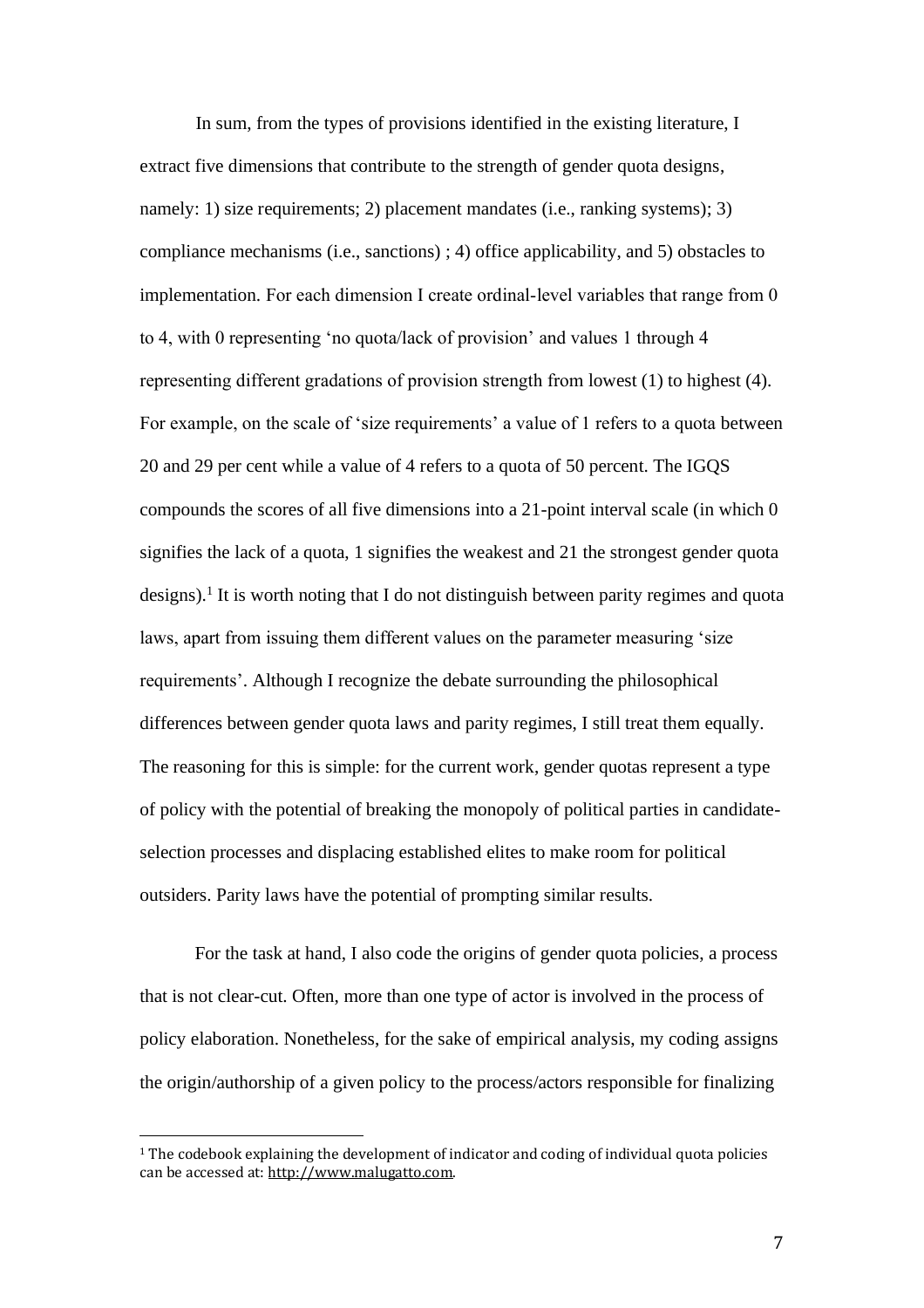it. For instance, a gender quota policy requiring legislative approval to be enacted is counted as originating from the legislature, even if non-legislative actors were involved in earlier stages of the the decision-making process. Furthermore, I only consider policies that directly pertain to gender quotas for legislative office. Other gender quota-related policies, including quotas for other government offices, are not included in the current analysis. This variable is coded 0 for policies enacted by legislative actors and 1 for those enacted by non-legislative actors.

To build the dataset used, I first relied on secondary sources to identify relevant policies and complete a list of decision-making processes that affected gender quota policy designs in law and practice. These sources include the *Global Database of Quotas for Women,*<sup>10</sup> the *Observatório de Género* of CEPAL,<sup>11</sup> as well other country-specific secondary sources. I then used primary sources (e.g., congressional decisions, executive decrees, judicial rulings) to individually hand-code each policy in accordance with the operationalization guidelines outlined for the IGOS.

### **3. Results**

A total of 41 procedures of gender quota adoption and revision have taken place in Latin America since 1990; this includes policies resulting from legislative processes, executive decrees and judicial decisions. Of the 17 countries from the region that have adopted some type of gender quota, 12 have subsequently revised their respective policies at least once. Although the overwhelming majority of original gender quota policies have been adopted by legislatures, either as specific bills or as parts of larger electoral reforms, gender quota policy revisions have sometimes taken place outside congressional rooms. That is, 16 original gender quota policies have been introduced through legislative processes, one by executive decree and one by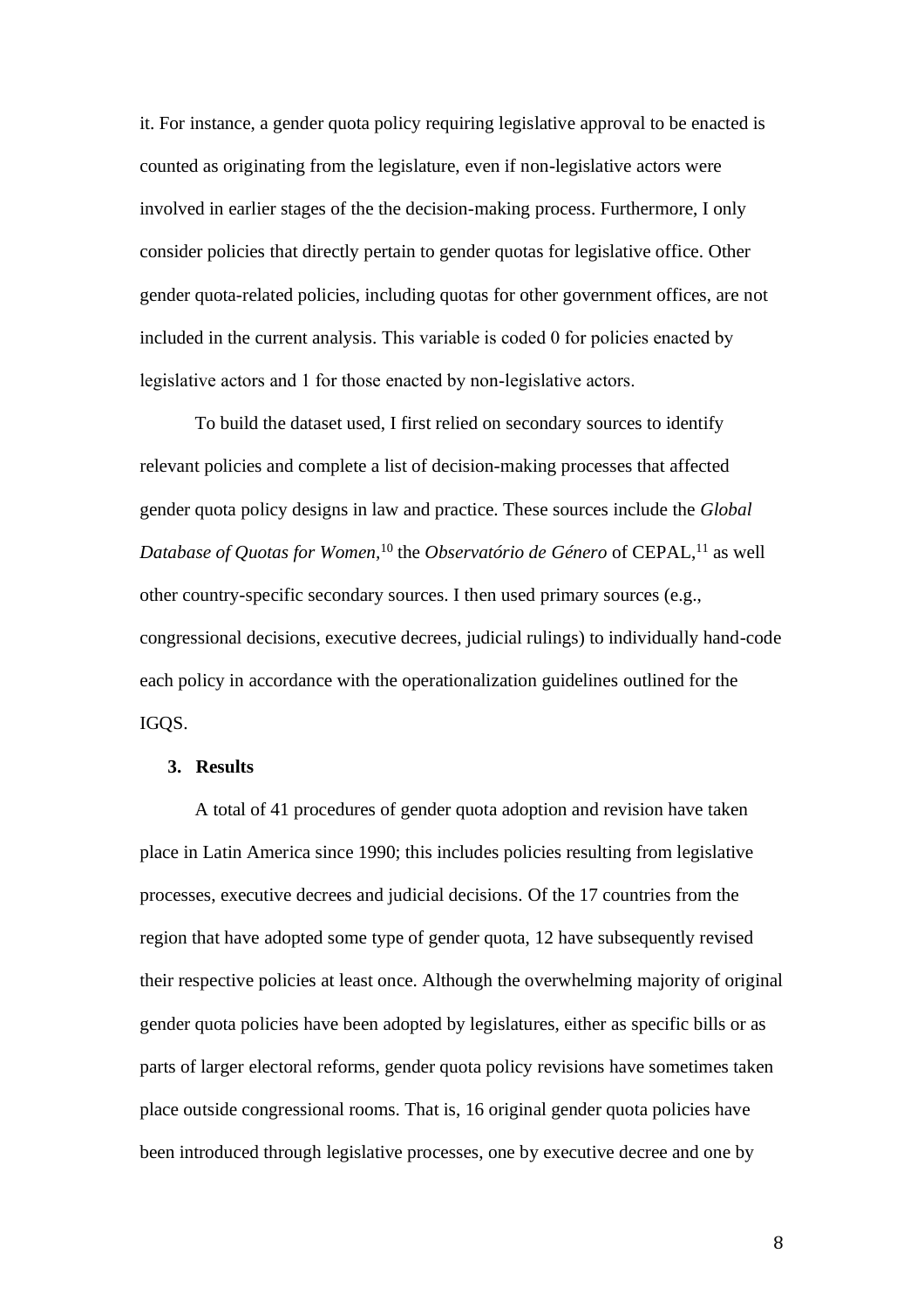judicial ruling;<sup>12</sup> meanwhile, legislators have been responsible for 17 subsequent policy revisions, executives for two and courts for four.<sup>13</sup> This means that nonlegislative actors were responsible for 11.1 per cent of original gender quota adoptions and 26 per cent of revisions, including one quota retraction.

Figure 1 provides an overview of how values of the IGQS are distributed across all 40 policies and breaks down this distribution by each of IGQS's individual components. As illustrated, the distribution of the values of the IGQS is skewed left, meaning that policies in the region most frequently score higher than lower values on the IGQS scale; the IGQS produces a mean of 11.5 and a median of 12, also reflecting this distributional tendency towards higher values.



**Figure 1. Values of the IGQS and its individual components, as distributed in Latin America**

Source: developed by author using own data.

Nonetheless, only two of scales of the individual components that make up the

IGQS produce means above the scale midpoint (2.5). The scale for size requirements

produces a mean of 2.625, while the scale of obstacles for implementation produces a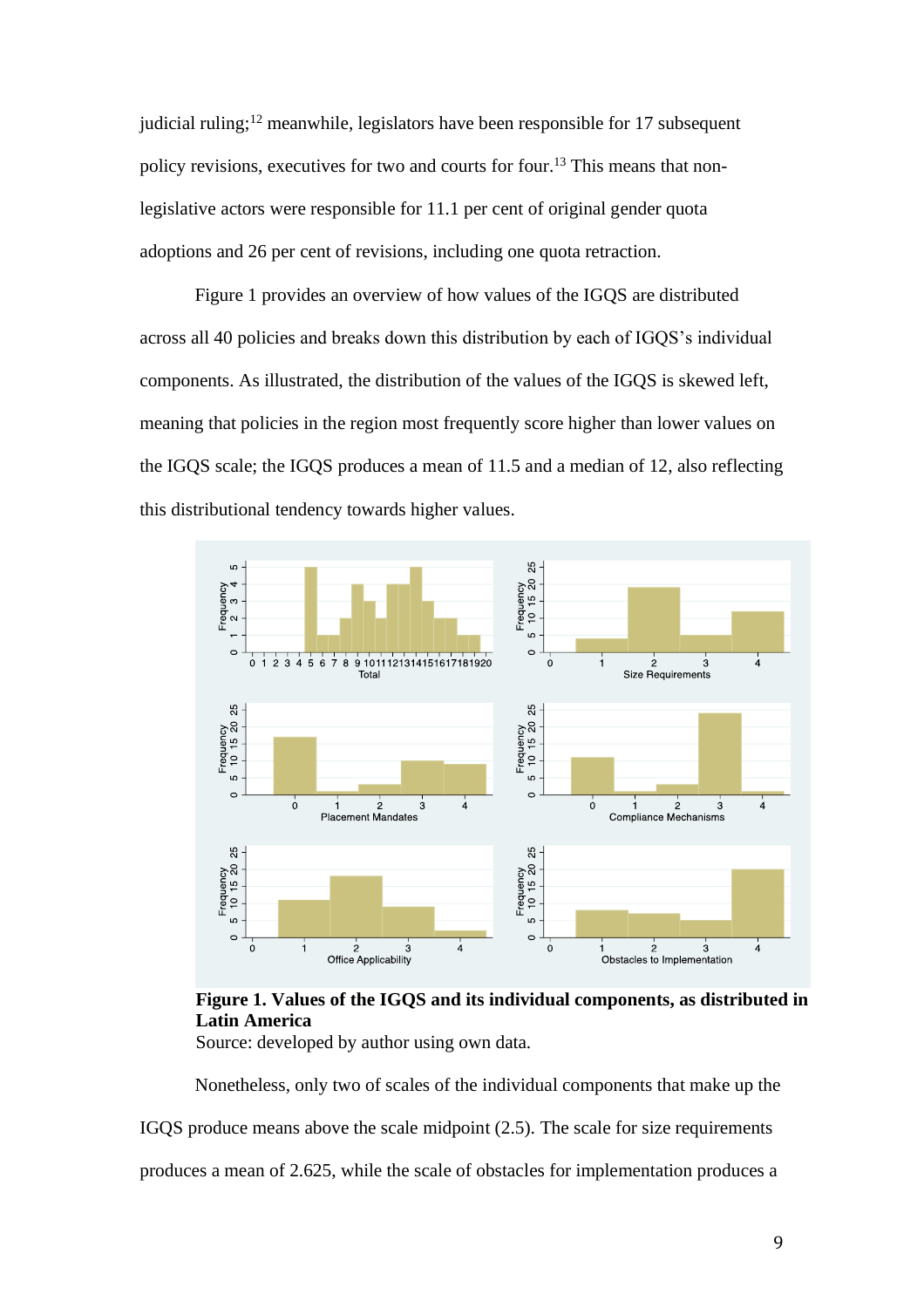mean of 2.925. This suggests that these are the scales that, on average, mostly contribute to the strength of gender quota designs in Latin America. This makes sense given that many gender quotas have been recently transformed into parity regimes, thus increasing the size requirements of policy designs, and that many original quotas have been revised (through legislative means or by executive decrees, and court resolutions) to close design loopholes.

Despite this seemingly positive snapshot, a number of authors have depicted early gender quota adoptions in Latin America as symbolic gestures to show-case legislators' commitment to gender equality while avoiding increased electoral competition. Others have posed that although presumably weak, early gender quota policies served as the basis of entrance for women in parliament, who could then challenge weak designs and strengthen quotas from within the system.<sup>14</sup> As figure 2 illustrates, weak gender quota designs have indeed been more common among early adopters, with no country other than Nicaragua adopting a quota design scoring less than 10 on the IGQS scale after 1998.

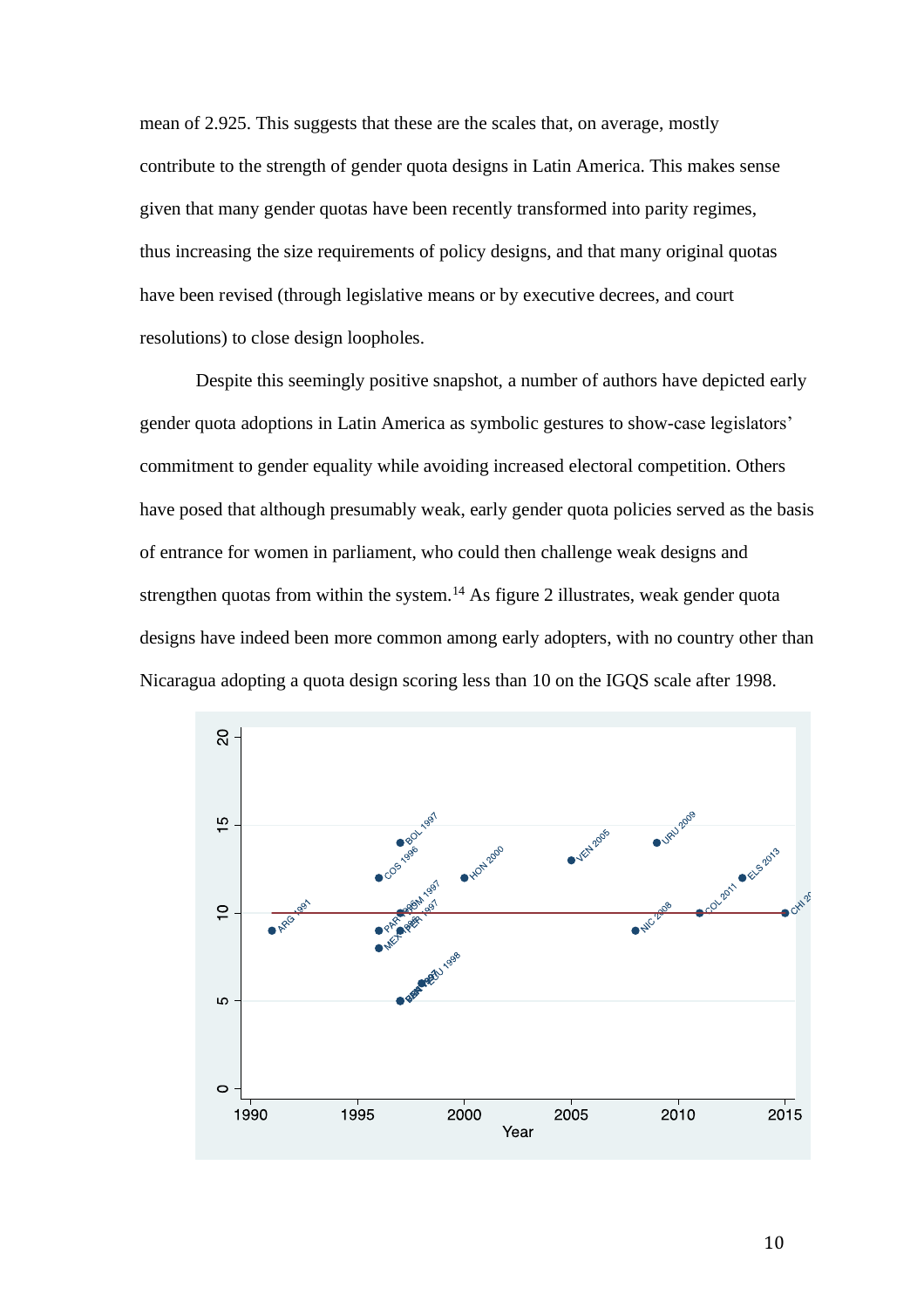# **Figure 2. Strength of original gender quota policy designs in Latin America, as measured by the IGQS**

Source: developed by author using own data.

Among early adopters only one has never revised its quota (Paraguay). All other countries that adopted a quota before 2000, (Argentina, Bolivia, Brazil, Costa Rica, the Dominican Republic, Ecuador, Mexico, Panama, Peru, and Venezuela) have since amended their original policy designs. Together, these eleven countries have enacted a total of 20 revisions (and one retraction in Venezuela). Of these, 14 were enacted by the legislature: increasing quotas' size requirements in eight instances, placement mandates in six, compliance mechanisms (i.e., sanctions) in three, extending office applicability in four cases, and diminishing or completely closing loopholes twice.

Albeit less frequently, legislative revisions have also been used to weaken gender quota designs: in the Dominican Republic (2000), a reform repealed the quota from the Senate, leading to a decrease in my measure of office applicability; in two other cases, Mexico (2002) and Ecuador (2000), revisions created more obstacles to implementation. Two late-adopters also reformed their original quotas though legislative means: Honduras and Nicaragua. Honduras' engagement in legislative revision in 2004, also led to the weakening of its quota, which was once again restored and strengthened in 2012.<sup>15</sup> In the same year, the Nicaraguan legislature also strengthened its quota through legislative reform. Although gender quota revisions enacted through legislative means have been frequent, the intervention of non-legislative actors has been less common. Only six policy revisions enacted in the region have not been led by legislative actors; of these, one retracted the existing quota; none addressed size requirements; two strengthened placement mandates; one enacted sanctions for non-compliance; two increased office reach; and, two addressed loopholes. This brief summary suggests that the role of legislative actors in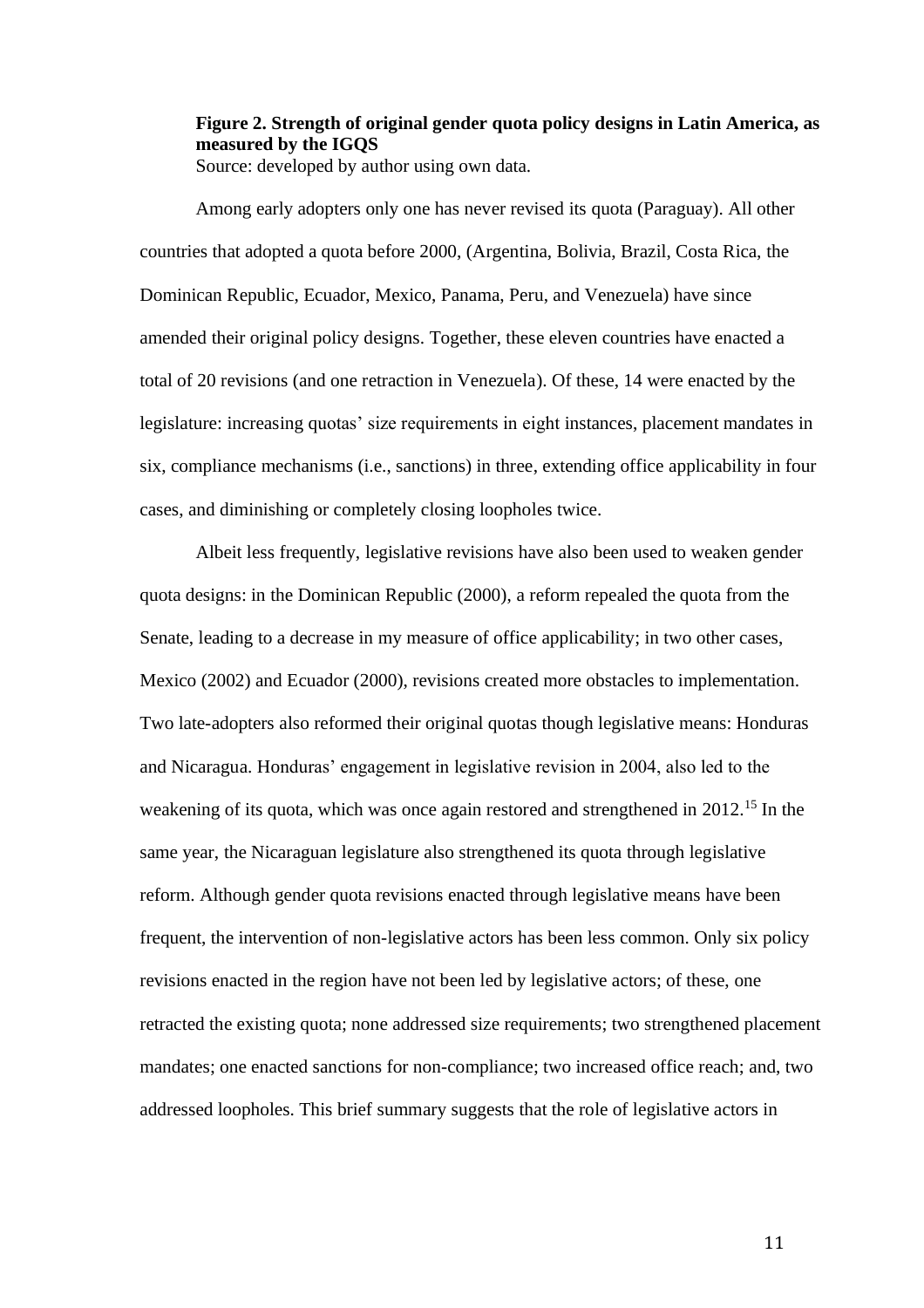strengthening gender quota legislation has been extremely prominent and that nonlegislative actors may have had only a marginal influence in this process.

Simple descriptive statistics, however, show that although reforms led by nonlegislative actors have been few, they have been significant in magnitude. Table 1 summarizes the changes in policy strength for the IGQS and all of its individual components, as enacted by legislative and non-legislative actors. The values below refer to the means of policy differences, disaggregated by the type of policy authorship. These values are calculated by first taking the difference in policy strength between a given policy revision and the score of the policy that preceded it (e.g., the Mexican quota policy of 1996 received a score of 8 and its 2002 revision a score of 11; 11-8=6=3, thus the difference in policy strength as enacted by revision equals three), adding-up all of the policies differences and then dividing the result by the number of policies considered.

When disaggregated by type of policy origin, this measure allows for the analysis of the relationship between the substantiality of quota revisions and their respective authors. Engaging in this exercise, I find that, on average, non-legislative reforms have led to greater strengthening of policy designs three of the five dimensions of the IGQS: compliance mechanisms, office applicability, and obstacles to implementation. Although the mean for the overall IGQS is higher for the distribution of cases enacted through legislative action, this is driven by changes in placement mandates and size requirements; this suggests that although legislative reforms are more frequent, they are also less ambitious in addressing weaknesses in policy designs – especially in regards to compliance mechanisms and loopholes, aspects considered by the literature as crucial for the effective implementation of gender quotas. These findings could be a consequence of the tension between the unwillingness of male legislators to adopt strong gender quotas and increase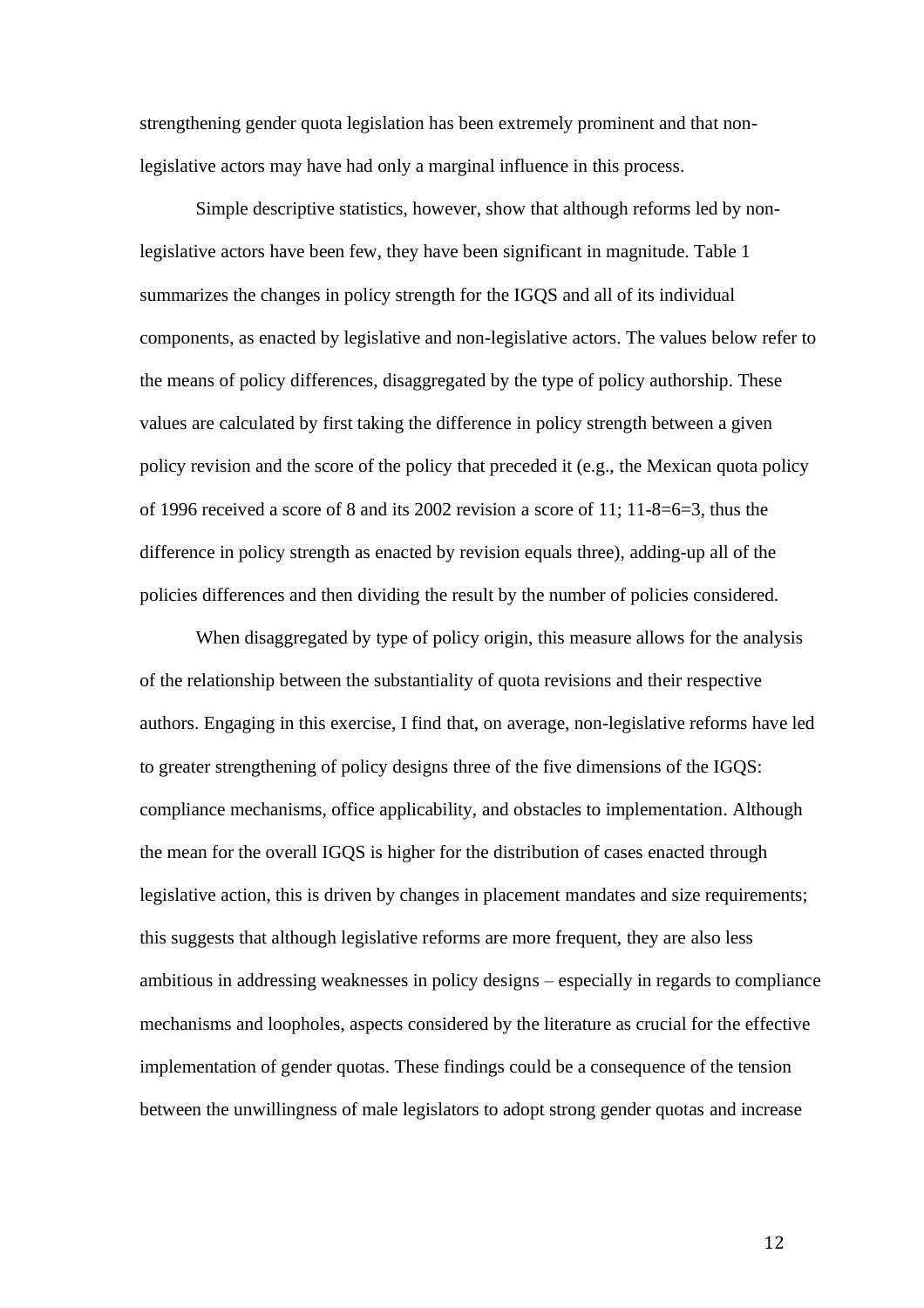electoral competition and the pressure felt by executive and judicial actors to uphold

normative values promoted by domestic and international pressure groups.

|                                     | <b>IGOS</b> | Size                     | Placement | Compliance | Office | <b>Obstacles</b> |
|-------------------------------------|-------------|--------------------------|-----------|------------|--------|------------------|
| Mean of $\Delta$                    | 2.68        | 0.45                     | 1.23      | 0.41       | 0.27   | 0.23             |
| Mean of $\Delta$ Legislative        | 2.70        | 0.58                     | 1.35      | 0.35       | 0.18   | 0.06             |
| Mean of $\triangle$ Non-Legislative | 2.60        | $\overline{\phantom{a}}$ | 0.80      | 0.60       | 0.60   | 0.80             |

Table 1. Strength of Policy Revisions in Latin America, as measured by changes in the IGQS and its individual component scales

Note: based on 22 cases: 17 enacted through legislative means and 5 by nonlegislative actors (not considering case of quota retraction in Venezuela).

Non-legislative actors have been particularly important where original adoption has been the weakest. Brazil, Panama, Ecuador, Mexico, and Venezuela originally adopted quotas with very weak designs; Brazil, Panama and Venezuela produced original IGQS scores of five, while Ecuador and Mexico produced designs of scores six and eight, respectively. In three cases, Brazil, Mexico, and Venezuela original policies were reformed (or substituted, in the case of Venezuela) by stronger designs enacted by non-legislative actors. Brazil adopted a quota policy 30 per cent for the lower house of its national congress in 1997. Despite the efforts of female legislators and women's groups, the quota was only approved by the Brazilian legislature after the inclusion of loopholes: in passing a 30 per cent gender quota, parties managed to simultaneously increase the proportion of candidacies a party could nominate from 100 to 150 per cent, as well as given the possibility of not complying with the gender quota in case not all candidacies were filled. Needless to say, the inclusion of this provision drastically challenged the implementation of the Brazilian gender law. The quota was only reformed again in 2009, when the executive established a tri-partite commission to draw proposals to be submitted as part of a larger electoral reform; many of the commission's proposals were stripped down and weakened during legislative debates, but their proponents managed to secure changing the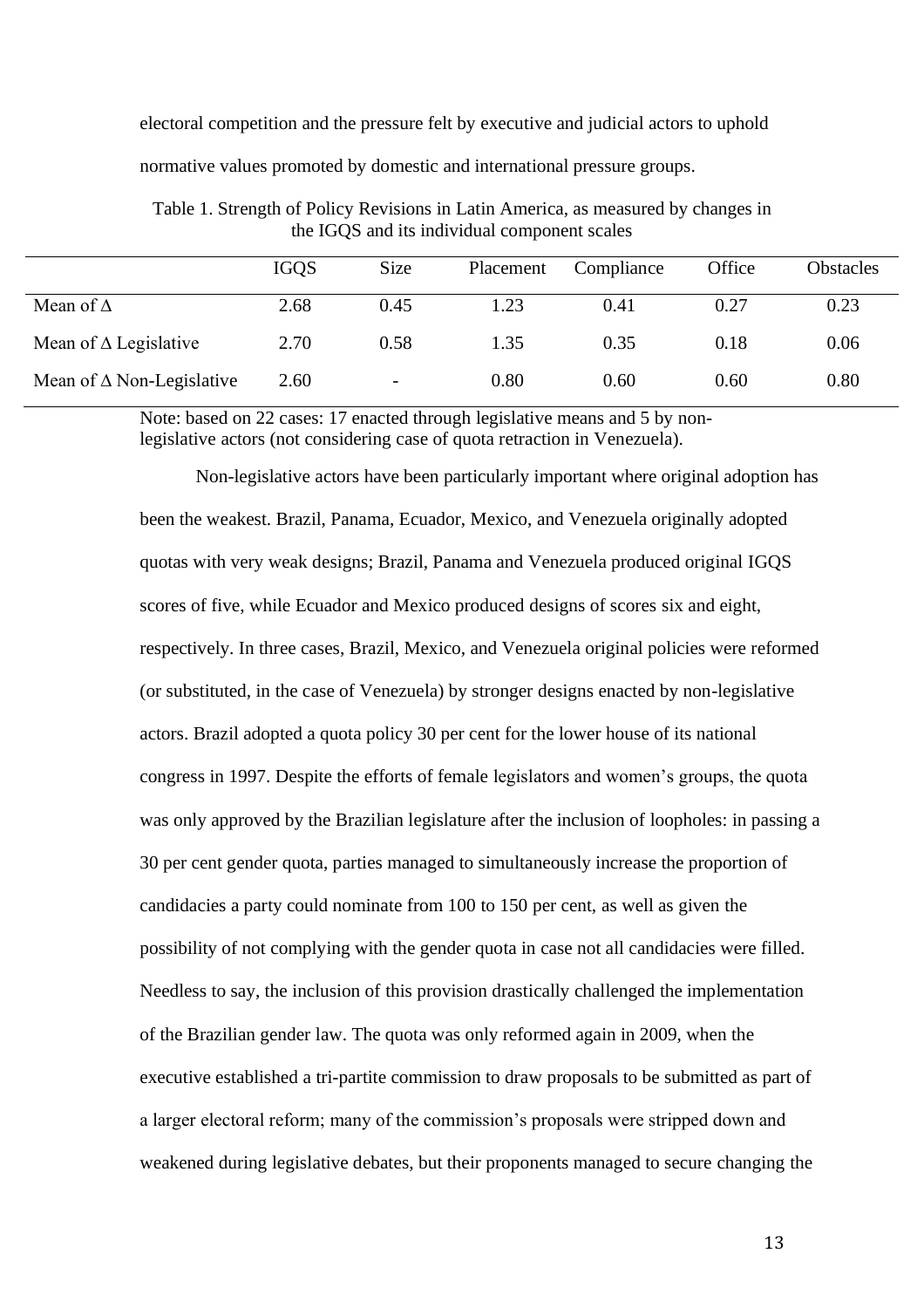language of the legislation from 'reserve' to 'fill', thus implying that it was no longer enough for parties to comply the quota by 'reserving' extra candidacies for female candidates but not recruiting women to fill them. This change gave way for non-legislative actors to intervene more directly in 2010; by ruling that party lists that did not include at least 30 per cent of female candidates would not be registered, the electoral tribunal stipulated electoral sanctions for political parties that did not comply with the quota.

In Mexico, the actions of the judiciary were even more emphatic in addressing policy loopholes. Mexican political parties had been avoiding gender quota compliance in two ways: first, by selecting candidates via party primaries, thus forgoing the need to respect the quota, and second by electing women who, upon election, would step-down and be replaced by men (*Juanitas*, as they became known). In 2011, Mexico's electoral court ruled that neither tactic could be used to avoid the gender quota, closing the loopholes that for years challenged the implementation of the Mexican quota law. Finally, in Venezuela, the original quota repealed by the constitutional court in 2000, was replaced by an 11 points stronger one enacted via a judicial ruling of the Venezuelan electoral tribunal in 2005. Through legislative means, Panama and Ecuador were also able to strengthen the policy designs of their original quota policies. Nevertheless, it took Panama two policy revisions through the legislature to strengthen its original policy by only three points on the IGQS scale – resulting in what is today one of the weakest gender quota policies in the region. Ecuador, on the other hand, managed to extensively revise its original quota, increasing its policy strength from seven to 18 in just two years, a process which was done as part of the country's efforts to establish general election laws in 2000.<sup>16</sup>

Non-legislative actors have also been more quick to address weaknesses and/or loopholes in gender quota designs than legislative actors. While revisions enacted by legislative actors have taken an average of 5.88 years to take place, revisions by non-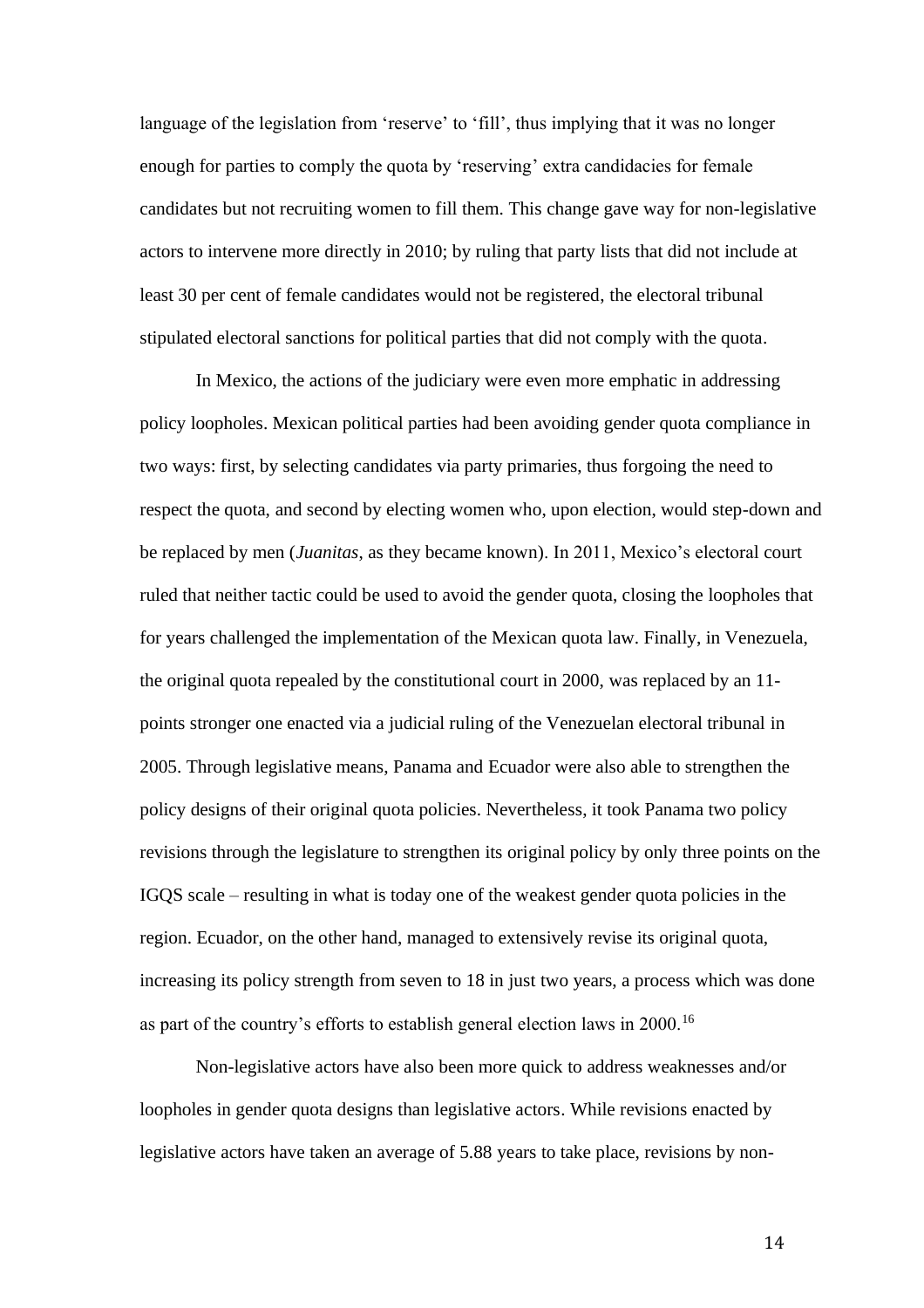legislative actors have happened on average within 3.5 years of an earlier policy. Delays to act can have real consequences for quota policy design. This can be illustrated by a number of cases, Honduras being the most obvious. Honduras first adopted a gender quota in 2000, scoring 12 on the IGQS scale. It then enacted its first reform in 2004, weakening the design of its original policy by decreasing the quota size requirement from 50 per cent to be reached gradually to 30 per cent and by getting rid of its ranking system. Its subsequent reform, concluded by the legislature in 2012, repaired what had been lost in 2004 and produced a quota 5 points stronger than the original design established in 2000. In sum, through legislative revisions, it took 12 years for Honduras to strengthen its policy design by five points. The Peruvian gender quota, originally adopted in 1997 with a score of nine, has undergone two legislative reforms, one in 2000 and another in 2003; in the course of six years the policy was strengthened by five points, but policy developments have stalled ever since, making the Peruvian quota comparatively weak by current standards.

Finally, the contribution of non-legislative actors to the strengthening of gender quota designs goes well beyond their role in enacting change through executive decrees or judicial decisions that directly modify gender quota provisions. In fact, much of the influence of non-legislative actors in strengthening gender quota policies have not been captured in my coding. This results from two factors. First, my coding assigns the authorship of a given policy revision to the actors that finalized/enacted it, meaning that actors' behavior at other stages of policy-making are not accounted for. Policy-making is much more complex, however, and multiple types of actors are often involved at different stages of the process. For instance, an executive may introduce a policy proposal to be considered in a legislature, which then amends and votes on it. In such a scenario, although the executive had a crucial role in prompting the process of policy-making, the policy would still be coded as originating from the legislature; this, of course, minimizes the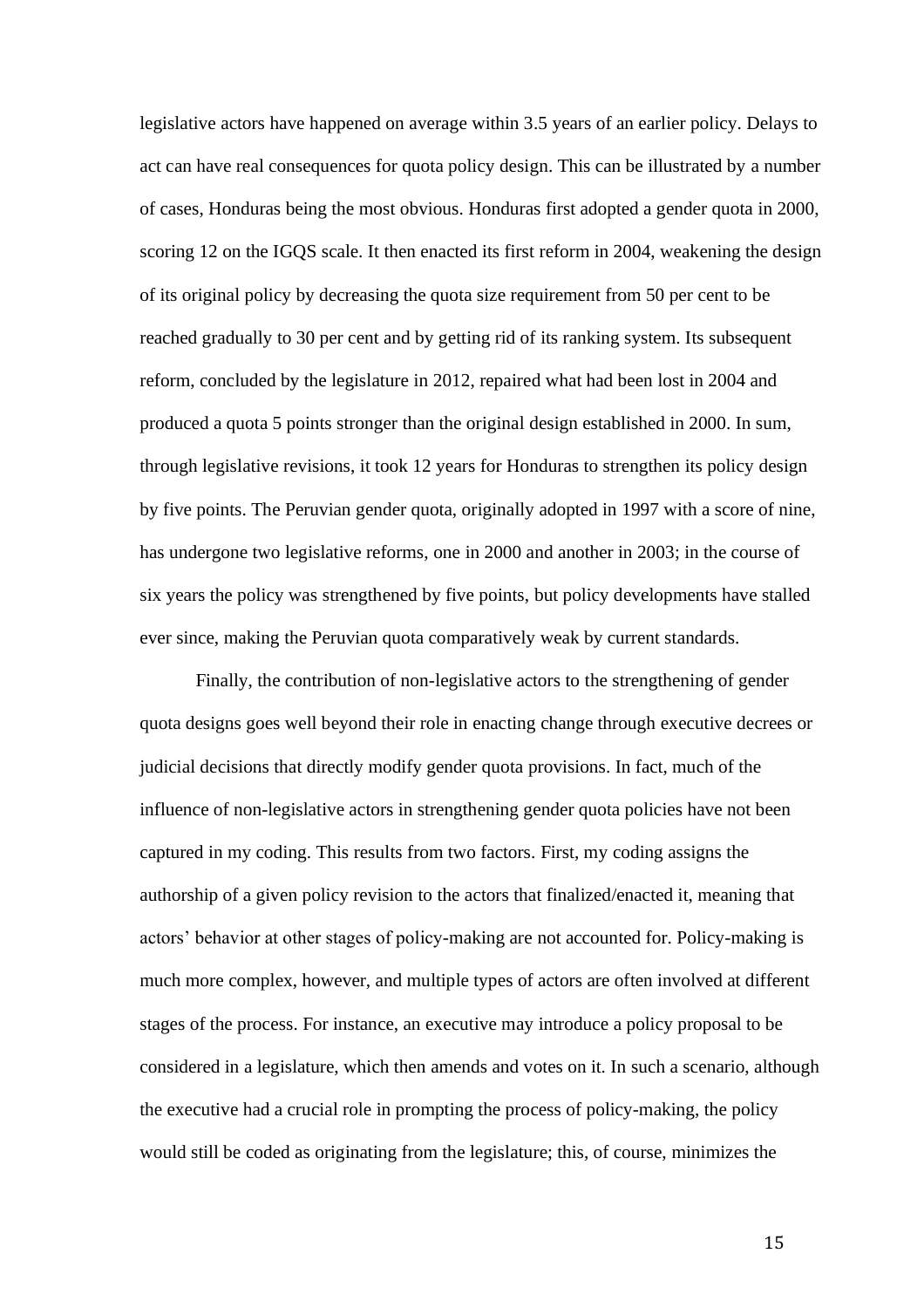impact of non-legislative actors in my analysis. This is a particular problem given that the hypothetical scenario described is not uncommon. Most recently, this has taken place in Mexico, when in celebration of the  $60<sup>th</sup>$  anniversary of women's suffrage, President Enrique Peña Nieto presented a proposal for a parity law. While introducing his proposal on 11 October 2014, Peña Nieto received a standing ovation and stated that he had 'no doubt [the policy] would be easily adopted' by congress. <sup>17</sup> Indeed, the Mexican congress incorporated his proposal into a larger electoral reform and approved it only months later. In this example, despite the fact that the reform was largely influenced by the executive, the policy was still coded as originating from the legislature, given that it required the body's approval. Similar policy processes have also taken place in other countries, such as in Chile (2014) and Costa Rica (1990 and 2007).

The second way in which my empirical analysis further minimizes the impact of non-legislative actor is by not accounting for the importance of constitutional legitimacy to the implementation of gender quota policies. Challenging the constitutionality of gender quota laws has been a widespread tactic used by political parties and male incumbents to resist the adoption and implementation of gender quotas. In this sense, the willingness of courts to uphold the legitimacy of quota provisions and oversee their compliance has been crucial. Baldez argues that the Mexican Supreme Court's decision to support the constitutionality of gender quotas was one of the main factors in securing the effectiveness of the policy and in making it difficult for the opposition to prevent the policy from being implemented.<sup>18</sup> In some instances, however, contradicting court resolutions and the reluctance of electoral courts to get involved have also been observed to impact the implementation of quota policies in detrimental ways. On March 2000, Colombia's Constitutional Court deemed a bill already approved by Congress unconstitutional for including 30 per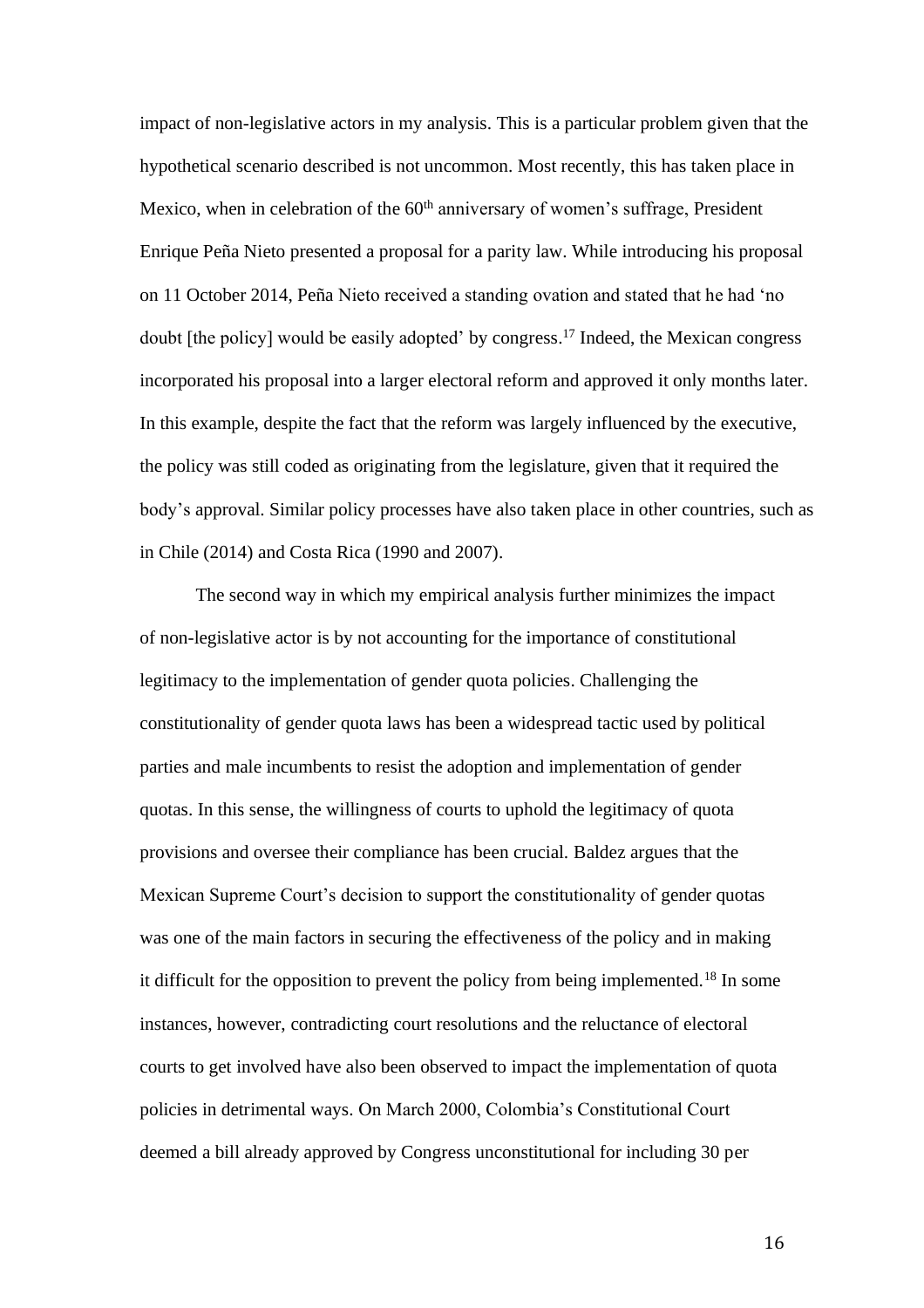cent candidate quota; although the Court approved other quota provisions in the bill, it interpreted that a legislated candidate quota would infringe on the autonomy of parties. In May 2000, Law 581 was enacted, instituting gender quotas for non-elected government offices. This decision set-back the process of adoption of gender quotas for legislative office by many years: Colombia only managed to adopt a legislated candidate quota in 2011, after making amendments to its constitution in 2009. These examples show that electoral and higher courts, and their respective interpretations of gender quota policies are crucial in both legitimizing and facilitating the implementation of gender quotas (or accomplishing the very opposite).

## **4. Conclusion**

For over twenty years, gender quotas have been adopted and revised in Latin America and the world. The spread of this institutional innovation was accompanied by extensive academic research. The literature has made incredible progress in documenting and analyzing the roles of international organizations, transnational diffusion, women's groups and female parliamentarians in processes of gender quota adoption and revision. This focus, however, has been at the cost of under-theorizing the impact of male resistance, as well as executive and judicial actors.

The current chapter hypothesizes that the intervention of non-legislative actors in processes of gender quota adoption and revision produce greater positive outcomes to the strength of policy designs than when legislators are left to act on their own. This could result from the resistance of male parliamentarians to strengthen gender quota provisions and risk increasing their electoral competition. The reluctance of congressional incumbents to pass strong quota legislation could then give ground for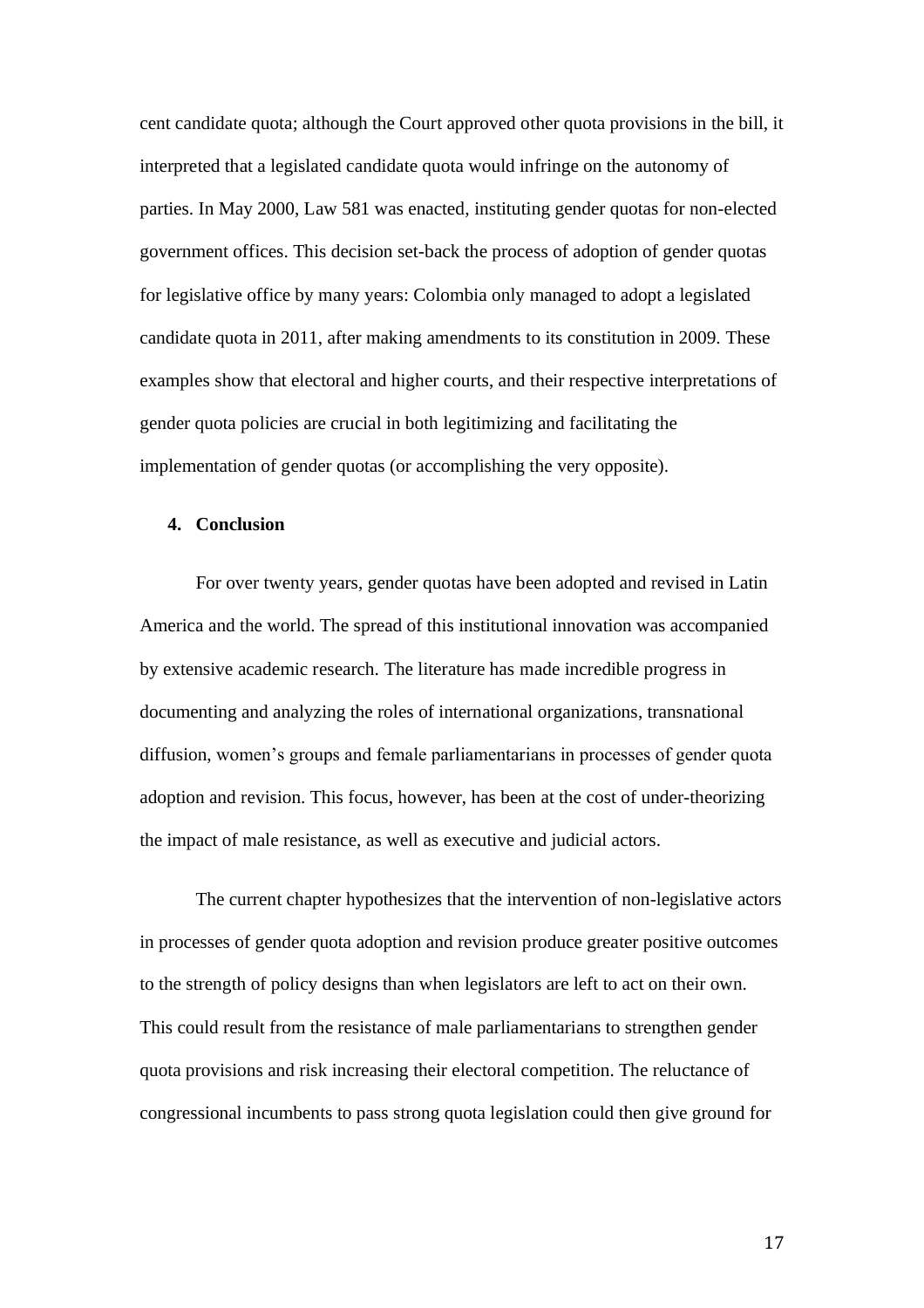executive and judicial actors to address policy weaknesses and strengthen gender quota policies.

By descriptively comparing and contrasting the overall strength of gender quota policies and its five individual components, I found support for the proposition that executive and judicial actors play a crucial role in strengthening gender quota policies. This conclusion derives from the following observations: first, policy revisions carried out by non-legislative actors are, on average, stronger than those enacted by legislative actors for three of the five components of the IGQS, even though the latter has been the most frequent; second, non-legislative actors respond more rapidly to policy weaknesses than their legislative counterparts. Furthermore, the impact of non-legislative actors cannot be fully grasped by my empirical analysis: their role also extends to, among other things, publishing policy recommendations, drafting and presenting bills to the legislature, providing expertise to legislative actors, and granting constitutional legitimacy to the status of quota laws.

The conclusions drawn at this stage are only exploratory and, more importantly, can only speak to the observable implications expected as a consequence of my hypothesis holding; in other words, while the results are aligned with my expectations about the behavior of legislative and non-legislative actors, my findings do not confirm the assumptions I make about the incentives for actors' behaviors (i.e., that legislative actors seek to contain quota strength in order to protect their seats, while non-legislative actors aim to promote gender quotas for exogenous and/or value-oriented reasons).

Given that my conclusions are, thus far, only grounded in theoretical developments and descriptive statistics, they should only be interpreted as providing exploratory ground for future research. This is not to say that the findings presented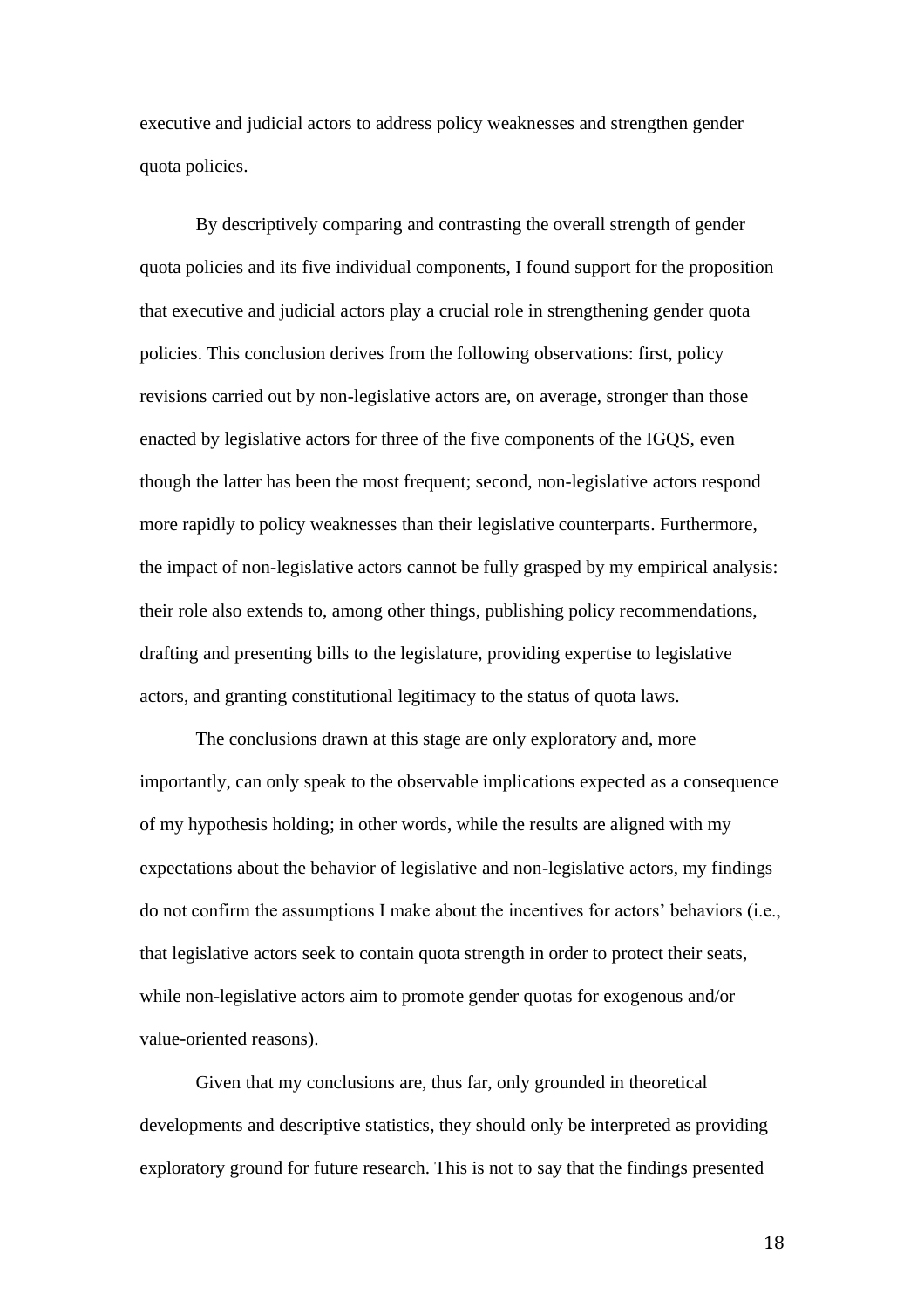should not be taken into account: the dynamics between legislative and nonlegislative processes have rarely been researched in the context of gender quota adoptions and revisions, and the patterns uncovered certainly deserve further investigation. Combined, my observations suggest that, although gender quotas have been studied extensively, many questions remain unanswered. For instance: is the involvement of non-legislative actors in processes of gender quota adoption and revision a consequence of the institutional capacity of each government branch, or a response to the failure of legislatures to properly address and/or comply with the normative commitments of a given government? How do quotas for other branches of government (and the descriptive representation of women in key position in the executive and court system) impact the involvement of non-legislative actors in processes of gender quotas for legislative office? These questions illustrate the fruitful ground for research that remains under-explored and highlight the need for greater insight into the impact of the roles of specific actors and policy-making processes to the strength of gender quota designs.

# **References**

Lisa Baldez, 'Elected bodies: The gender quota law for legislative candidates in Mexico' [2004] 44(2) *Legislative Studies Quarterly* 232-4.

Mark Jones, 'Gender quotas, electoral laws, and the election of women: Evidence from the Latin American vanguard' [2009] 42(1) *Comparative Political Studies* 62-3.

Mona Lena Krook, *Quotas for women in politics: Gender and candidate selection reform worldwide* (Oxford University Press 2009) 6-9.

Jennifer Piscopo, 'States as Gender Equality Activists: The Evolution of Quota Laws in Latin America' [2015] 57(3) *Latin American Politics and Society* 27-49.

Leslie Schwindt-Bayer, 'Making Quotas Work: The Effect of Gender Quota Laws On the Election of Women' [2009] 34(1) *Legislative Studies Quarterly* 5-28.